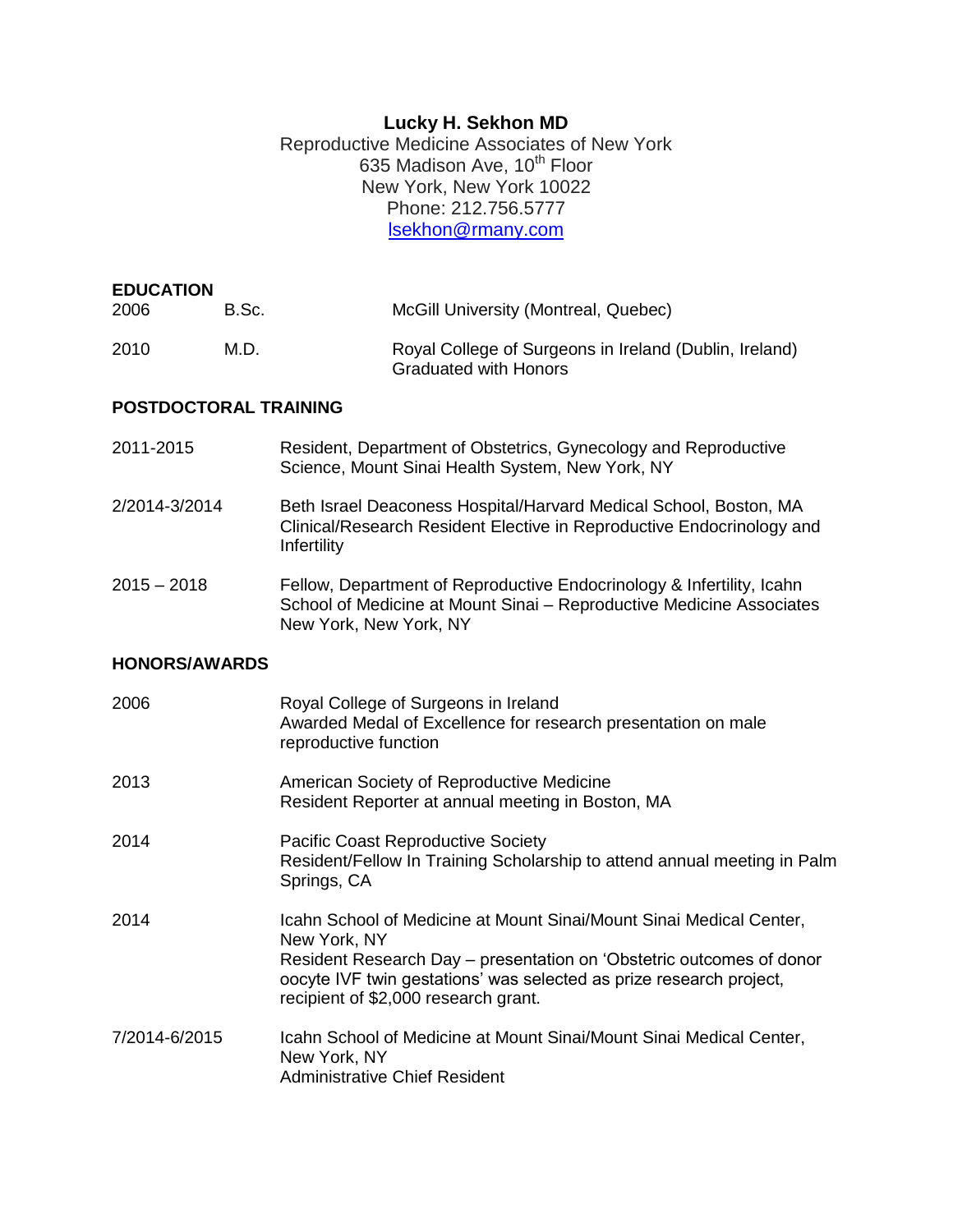| 2016                                          | <b>Pacific Coast Reproductive Society</b><br>Fellow In Training Research Award/Scholarship to attending annual<br>meeting in Palm Springs, CA                                  |  |
|-----------------------------------------------|--------------------------------------------------------------------------------------------------------------------------------------------------------------------------------|--|
| 2016                                          | <b>New York Obstetrical Society</b><br>Fellow Research Award for oral presentation of abstract entitled "Using<br>old technology to ask a new question: does the uterus age?"  |  |
| 2018                                          | <b>Pacific Coast Reproductive Society</b><br>Fellow In Training Research Award/Scholarship to attending annual<br>meeting in Palm Springs, CA                                  |  |
| 2018                                          | <b>Pacific Coast Reproductive Society</b><br>Awarded 2 <sup>nd</sup> Place Prize Research Paper at annual meeting in Palm<br>Springs, CA                                       |  |
| <b>COMMITTEES</b>                             |                                                                                                                                                                                |  |
| 2013-2015                                     | Icahn School of Medicine at Mount Sinai/Mount Sinai Medical Center,<br>New York, NY<br>Elected as OB/GYN representative for House Staff Council                                |  |
| 2013-2015                                     | Icahn School of Medicine at Mount Sinai/Mount Sinai Medical Center,<br>New York, NY<br>Member of Resident Education Committee                                                  |  |
| 2014-2015                                     | Icahn School of Medicine at Mount Sinai/Mount Sinai Medical Center,<br>New York, NY<br>Member of Resident/Fellow-Medical Student Research Liaison<br>Committee                 |  |
| 2016-2018                                     | American Society for Reproductive Medicine Task Force, Birmingham, AL<br>Co-authored the task force document on the use of immunomodulators as<br>an adjunct to IVF treatment. |  |
| <b>PUBLICATIONS &amp; RESEARCH ACTIVITIES</b> |                                                                                                                                                                                |  |
| 2003-2010                                     | Center for Reproductive Medicine, Cleveland Clinic, Ashok Agarwal<br>Multiple research internships                                                                             |  |

- 2010-2011 Toronto Institute for Reproductive Medicine-Repromed, Alfonso Del Valle Research Associate
- 2011-2015 Resident research with several members of faculty at both Reproductive Medicine Associated New York and within department of OB/GYN and Reproductive Science. Preceptors: Charles Ascher-Walsh, Alan Copperman, Lawrence Grunfeld
- 2015-2018 Fellow research with several members of faculty at both Reproductive Medicine Associated New York and within department of OB/GYN and Reproductive Science. Preceptors: Alan Copperman, Robert Sebra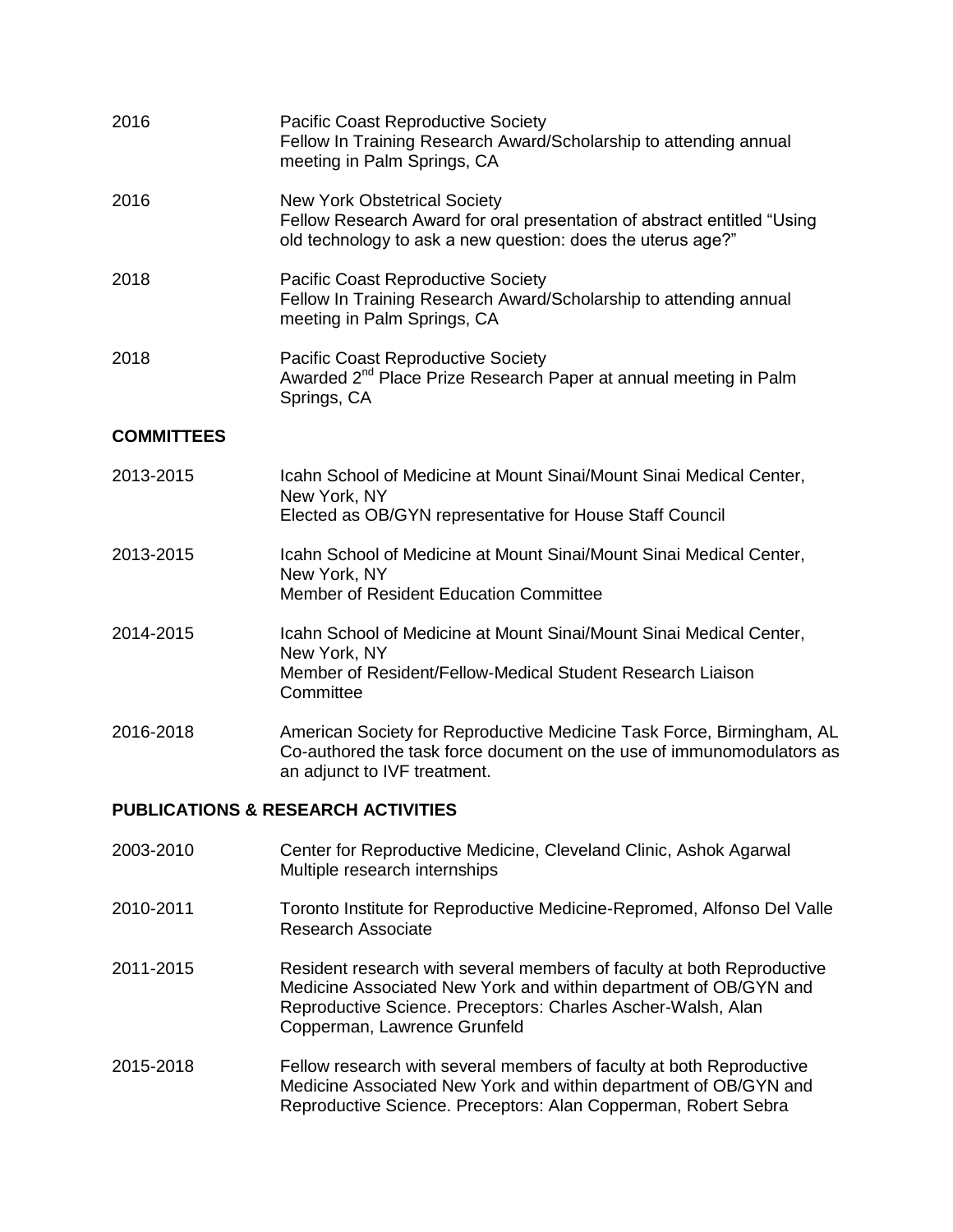| 2017-Present | Prospective observational study regarding the effect of myomectomy on<br>AMH levels. Trial is ongoing at the department of OBGYN and<br>Reproductive Science at the Icahn School of Medicine at Mount Sinai and<br>RMANY. Preceptors: Charles Ascher-Walsh and Alan Copperman. |
|--------------|--------------------------------------------------------------------------------------------------------------------------------------------------------------------------------------------------------------------------------------------------------------------------------|
| 2018-Present | Ongoing research concerning the human embryonic transcriptome,<br>conducted at RMANY and within the Department of Genetics and<br>Genomic Sciences at Icahn School of Medicine at Mount Sinai.<br>Preceptors: Alan Copperman, Robert Sebra, Eric Schadt.                       |

## **Peer Reviewed Articles**

Gupta S, Agarwal A, **Sekhon L**, Krajcir N, Cocuzza M, Falcone T. Serum and peritoneal abnormalities in endometriosis: potential use as diagnostic markers. Minerva Ginecologica. 2006 Dec; 58(6): 527-551. PMID: 17108882.

Agarwal A, Gupta S, **Sekhon L**, Shah R. Redox considerations in female reproductive function and assisted reproduction: from molecular mechanisms to health implications. Antioxidants and Redox Signalling. 2008 Aug; 10(8): 1375-1403. PMID: 18402550.

Gupta S, Aziz N, **Sekhon L**, Agarwal R, Mansour G, Li J, Agarwal A. Lipid peroxidation and antioxidant status in preeclampsia: a systematic review. Obstetrics and Gynecology Survey. 2009 Nov; 64(11): 750-759.; PMID: 19849867.

**Sekhon L**. Changing patient needs: issues and ethics of maternal requested caesarean delivery. Royal College of Surgeons in Ireland Student Medical Journal. 2010 Mar; 3(1): 61-64.

**Sekhon L**, Gupta S, Kim Y, Agarwal A. Female infertility and antioxidants. Current concepts in female infertility management, Current Women's Health Reviews. 2010 Apr; 6(2): 84-95.

Gupta S, **Sekhon L**, Kim Y, Agarwal A. The role of oxidative stress and antioxidants in assisted reproduction. Current Women's Health Reviews. 2010 Aug; 6: 227-238.

Agarwal A, **Sekhon L**. The role of antioxidants in the treatment of male infertility. Human Infertility 2010 Dec; 13(4):217-25. Cited in PubMed; PMID: 21117931.

Agarwal A, **Sekhon L**. Oxidative stress and antioxidants for idiopathic oligoasthenoteratozoospermia: is it justified? Indian Journal of Urology 2011 Jan; 27(1):74-85. PMID: 21716893.

**Sekhon L**, Gerber RS, Rebarber A, Saltzman DH, Klauser CK, Gupta S, Fox, NS. The effect of oocyte donation on pregnancy outcomes in IVF twin gestations. Fertility and Sterility 2014; 101(5): 1326-30.

Lee J, **Sekhon L**, Copperman AB. In vitro maturation: Is it better to freeze then mature or mature then freeze? In: Current Opinion in Obstetrics and Gynecology 2014.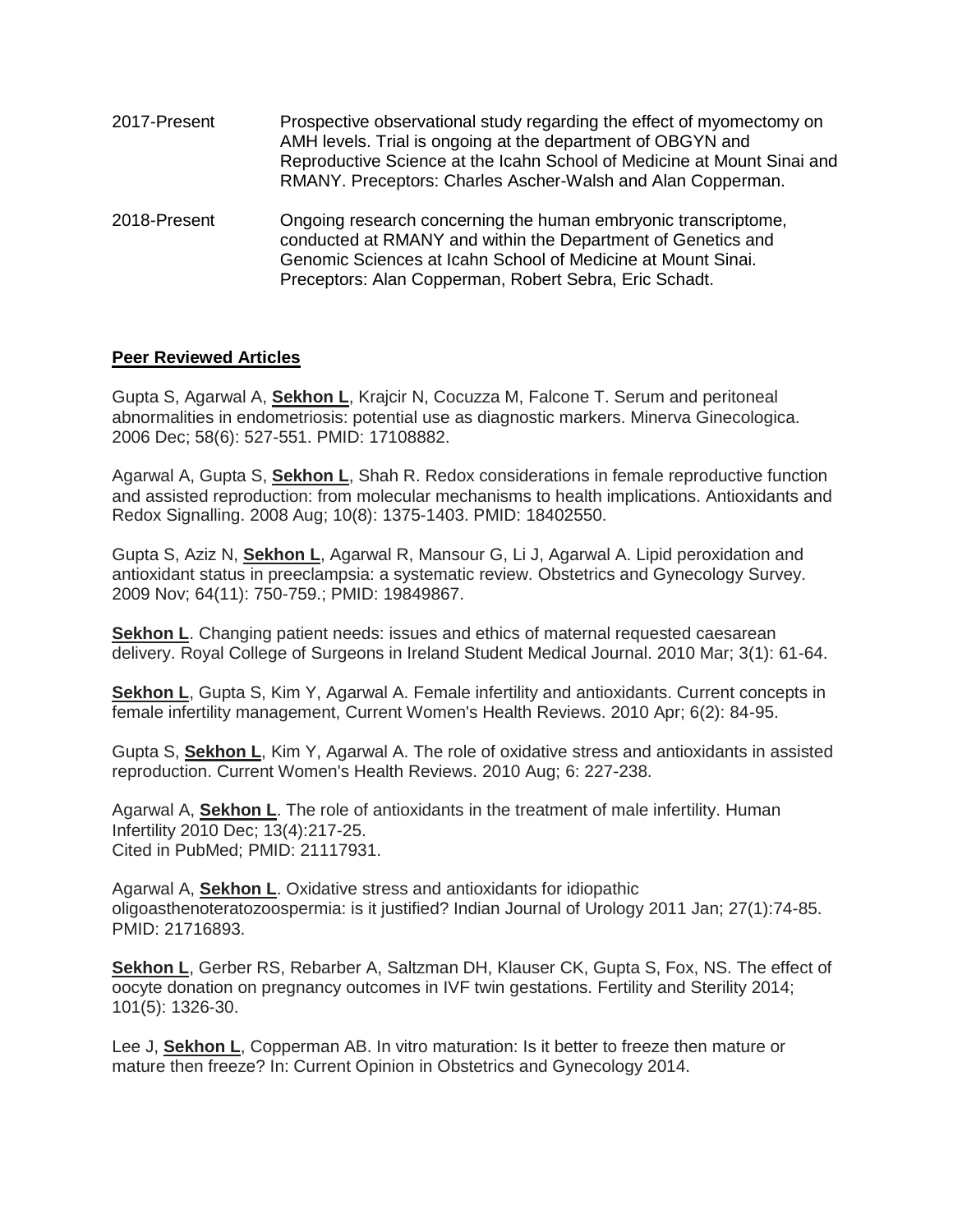**Sekhon L**, Shaia K, Santistevan A, Cohn KH, Lee JA, Beim PY, Copperman AB. The cumulative dose of gonadotropins used for controlled ovarian stimulation does not influence the odds of embryonic aneuploidy in patients with normal ovarian response. J Assist Reprod Genet 2017; 34(6): 749-58.

Rodriguez-Purata R, Pacheco R, **Sekhon L**, Lee JA, Grunfeld L, Mukherjee T, Sandler B, Copperman AB. Reproductive outcome is optimized when an embryo transfer is performed 1 to 3 months after cervical dilation. Journal of Gynecology & Obstetrics. 2017

Shaia K, **Sekhon L**, Rosen L, Robbins A, Astill N, Ascher-Walsh C. Reproductive outcomes following robotic myomectomy. International Journal of Reproduction, Contraception, Obstetrics and Gynecology 2017; 6(5): 1737-45.

Nazem TG, **Sekhon L**, Lee JA, Overbey J, Pan S, Duke M, Briton-Jones C, Whitehouse M, Copperman AB, Stein D. The correlation between morphology and implantation of euploid human blastocysts. Reprod Biomed Online 2018 [In Press].

**Sekhon L**, Lee JA, Flisser E, Copperman AB, Stein D. Blastocyst vitrification, cryostorage and warming does not affect live birth rate, infant birthweight or timing of delivery. Reprod Biomed Online 2018; 37(1):33-42.

Herlihy N, **Sekhon L**, Lee JA, Stein D, Copperman AB, Caring for BRCA Carriers: Strategies to promote health and preserve fertility. Journal of Women's Health and Gynecology 2018; 101: 1- 10.

## **Abstracts**

**Sekhon L**, Agarwal A. A review of external quality control in the andrology laboratory. Poster presented at: Meeting at Center for Advanced Research in Human Reproduction, Infertility, and Sexual Function, Dept. of Ob/Gyn at the Cleveland Clinic; Cleveland, OH, August 2003.

Ascher-Walsh CJ, Capes TL, **Sekhon L**. Risk factor for extended length of stay in patients undergoing a laparoscopic supracervical hysterectomy. Abstract accepted as oral presentation at 39th Global Congress Meeting for American Association for Gynecologic Laparoscopists in Las Vegas, NV, 2010.

Ascher-Walsh CJ, Capes TL, **Sekhon L**. Risk factor for extended length of stay in patients undergoing robot-assisted laparoscopic myomectomy. Abstract presented as poster at 39th Global Congress Meeting for American Association for Gynecologic Laparoscopists in Las Vegas, NV, 2010.

**Sekhon L**, Grunfeld L, Duke M, Copperman A. Same day ET transfer after rapid PCR analysis of thawed blastocysts undergoing trophoectoderm biopsy. Abstract presented as poster presentation at Pacific Coast Reproductive Society meeting in Indian Wells, CA, April 2013.

**Sekhon LH**, Cervantes E, Knopman J, Sandler B, Copperman A, Grunfeld L. Transfer of frozen embryos in the cycle following a failed ART cycle does not require down regulation to achieve adequate endometrial preparation as LH is suppressed by estradiol. Abstract presented as poster at ASRM meeting in Boston, MA, October 2013.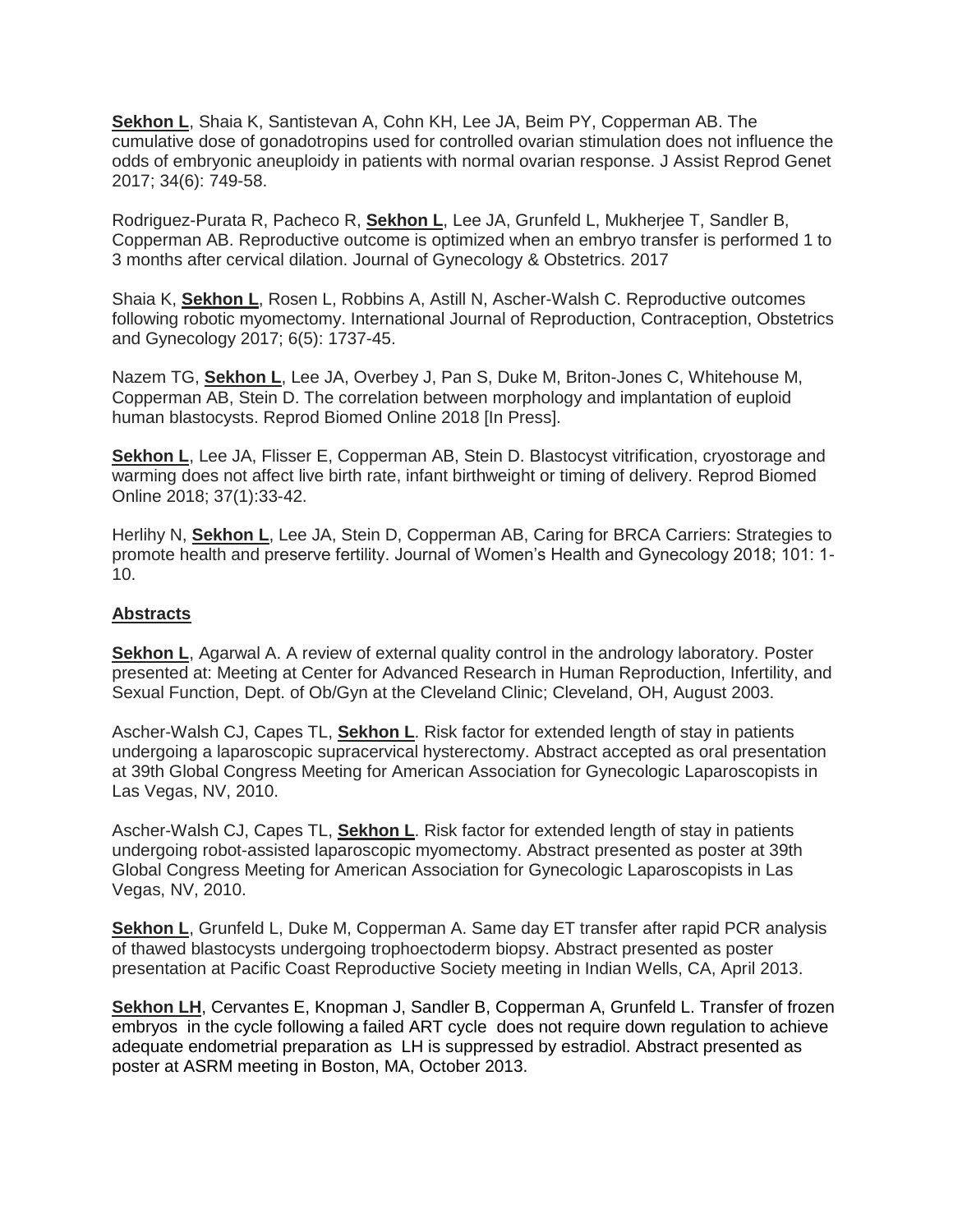**Sekhon L**, Gerber RS, Rebarber A, Saltzman DH, Klauser CK, Gupta S, Fox, NS. The effect of oocyte donation on pregnancy outcomes in twin gestations. Abstract presented as a poster at Society for Maternal Fetal Medicine meeting 2014.

**Sekhon L**, Said T, Del Valle A. Percutaneous transabdominal oocyte retrieval using vaginal ultrasound probe: a novel, effective and safe method for oocyte retrieval in patients with vaginally inaccessible ovaries. Abstract presented as a poster at the Pacific Coast Reproductive Society 2014 annual meeting.

**Sekhon L**, Said T, Del Valle A. The opinions and concerns of current sperm donors regarding donor identity disclosure. Abstract - oral presentation at the Pacific Coast Reproductive Society 2014 annual meeting.

**Sekhon L,** Holmes R, Bower J, Berger B, Sakkas D. Vitrified versus fresh donor oocytes: equal efficacy and improved efficiency in a large IVF program. Abstract – oral presentation at ASRM Annual Meeting 2014, Honolulu, HI.

**Sekhon L**, Lee JA, Whitehouse MC, Copperman AB, Grunfeld L. Letrozole as an adjunct to GnRH antagonist IVF cycles improves outcome in poor responders. Abstract presented as a poster at ASRM Annual Meeting 2014, Honolulu, HI.

**Sekhon L**, Lee JA, Whitehouse MC, Copperman AB, Grunfeld L. Using new technology to ask an old question: does the uterus age? Abstract accepted as poster presentation at ASRM Annual Meeting 2015, Baltimore, MD.

Barasch A, **Sekhon L**, Rosen L, Robbins A, Ascher-Walsh C. Evaluation of symptom resolution in patients with a small number of myomas following robotic-assisted laparoscopic myomectomy. Abstract presented at American Association of Gynecological Laparoscopists (AAGL) 2015.

Robbins A, **Sekhon L**, Rosen L, Barasch A, Ascher-Walsh C. Risk of recurrence of myomas following robotic-assisted laparoscopic myomectomy. Abstract presented at American Association of Gynecological Laparoscopists (AAGL) 2015.

Rosen L, **Sekhon L**, Robbins A, Barasch A, Ascher-Walsh C. Fertility and pregnancy outcomes following robotic myomectomy. Abstract presented at American Association of Gynecological Laparoscopists (AAGL) 2015.

**Sekhon L**, Mukherjee T, Rodriguez-Purata J, Lee JA, Briton-Jones C, Copperman AB. Preimplantation genetic testing of embryos in donor egg cycles is associated with a decrease in the number of embryos transferred and an improved implantation rate. Abstract accepted as oral presentation at Pacific Coast Reproductive Society Annual Meeting 2016, Palm Springs, CA.

**Sekhon L**, Lee JA, Mehta S, Mukherjee T, Sandler B, Rodriguez-Purata J, Copperman AB. Are euploid embryos less likely to result in ectopic implantation? Abstract accepted as oral presentation at American Congress of Obstetricians and Gynecologists Annual Meeting 2016, Washington DC.

Bar-Chama N, Rodriguez-Purata J, Whitehouse MC, Lee JA, **Sekhon L**, Costigan K, Mukherjee T, Copperman AB. Is there a correlation between teratozoospermia and embryonic aneuploidy?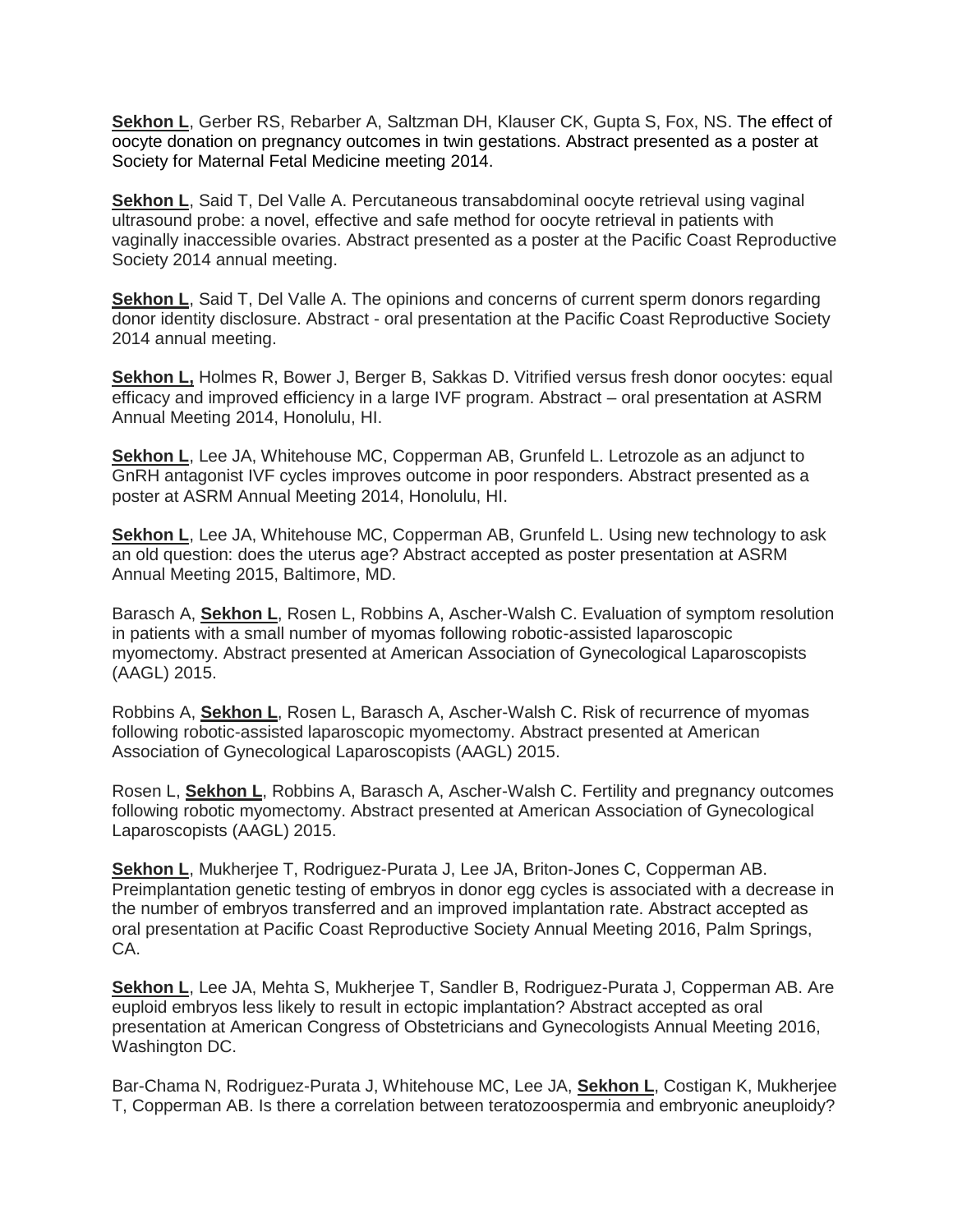Abstract accepted as oral presentation at American Urology Association Annual Meeting, San Diego, CA. May 6-10, 2016

Kon M, **Sekhon L**, Shaia K, Whitehouse MC, Lee JA, Slifkin R, Flisser E, Klein J, Lederman M, Grunfeld L, Mukherjee T, Sandler B, Copperman AB, Stein DE. Number of supernumerary euploid embryos from an ivf cycle correlates with an ongoing pregnancy rate after subsequent single, euploid embryo transfer (SET). Poster Presentation, 72nd Annual Meeting of the American Society for Reproductive Medicine (ASRM), Salt Lake City, UT. October 15-19, 2016

Slifkin R, Rodriguez-Purata J, **Sekhon L**, Lee JA, Whitehouse MC, Copperman AB, Sandler B, Duke M. Does vitrification day matter: euploid embryos with identical day 5/6 morphology grade and frozen embryo transfer cycle outcomes. Poster Presentation, 72nd Annual Meeting of the American Society for Reproductive Medicine (ASRM), Salt Lake City, UT. October 15-19, 2016

Rodriguez-Purata J, **Sekhon L**, Lee JA, Whitehouse MC, Mukherjee T, Sandler B, Copperman AB. Technological advancements translate to bigger babies: an 11 year trend in art outcome at a single practice. Oral Presentation, 72nd Annual Meeting of the American Society for Reproductive Medicine (ASRM), Salt Lake City, UT. October 15-19, 2016

Rodriguez-Purata J, Santistevan A, **Sekhon L**, Lee JA, Hunter Cohn K, Mukherjee T, Sandler B, Yurttas Beim Y, Copperman AB.  $\overline{1 + 1} > 2$ : A cost effectiveness analysis of set with PGS in two successive cycles vs a DET with PGS in one. Poster Presentation, 72nd Annual Meeting of the American Society for Reproductive Medicine (ASRM), Salt Lake City, UT. October 15-19, 2016

Rodriguez-Purata J, **Sekhon L**, Lee JA, Whitehouse MC, Slifkin R, Duke M, Briton-Jones C, Copperman AB, Sandler B. Fertilization rates are not improved by use of ICSI versus conventional insemination in IVFcases using donor sperm. Poster Presentation, 72nd Annual Meeting of the American Society for Reproductive Medicine (ASRM), Salt Lake City, UT. October 15-19, 2016

Rodriguez-Purata J, **Sekhon L**, Lee JA, Whitehouse MC, Cervantes E, Luna M, Briton-Jones C, Mukherjee T, Copperman AB, Sandler B. A high prevalence of abnormal embryos after an IVF/PGS cycle should not deter patients from pursuing a second cycle. Poster Presentation, 72nd Annual Meeting of the American Society for Reproductive Medicine (ASRM), Salt Lake City, UT. October 15-19, 2016

Rodriguez-Purata J, **Sekhon L**, Lee JA, Whitehouse MC, Copperman AB, Sandler B. Fertility outcomes in women with hypopituitarism who undergo ART treatment. Poster Presentation, 72nd Annual Meeting of the American Society for Reproductive Medicine (ASRM), Salt Lake City, UT. October 15-19, 2016

Rodriguez-Purata J, **Sekhon L**, Lee JA, Whitehouse MC, Slifkin R, Flisser E, Duke M, Copperman AB, Sandler B, Bar-Chama N. Does severe teratozoospermia is correlated with embryonic aneuploidy rates? Poster Presentation, 72nd Annual Meeting of the American Society for Reproductive Medicine (ASRM), Salt Lake City, UT. October 15-19, 2016

Rodriguez-Purata J, **Sekhon L**, Lee JA, Luna M, Mukherjee T, Copperman AB, Sandler B. Lack of progesterone rise post-trigger correlates with sub-optimal clinical outcomes despite normal fertilization rate. Poster Presentation, 72nd Annual Meeting of the American Society for Reproductive Medicine (ASRM), Salt Lake City, UT. October 15-19, 2016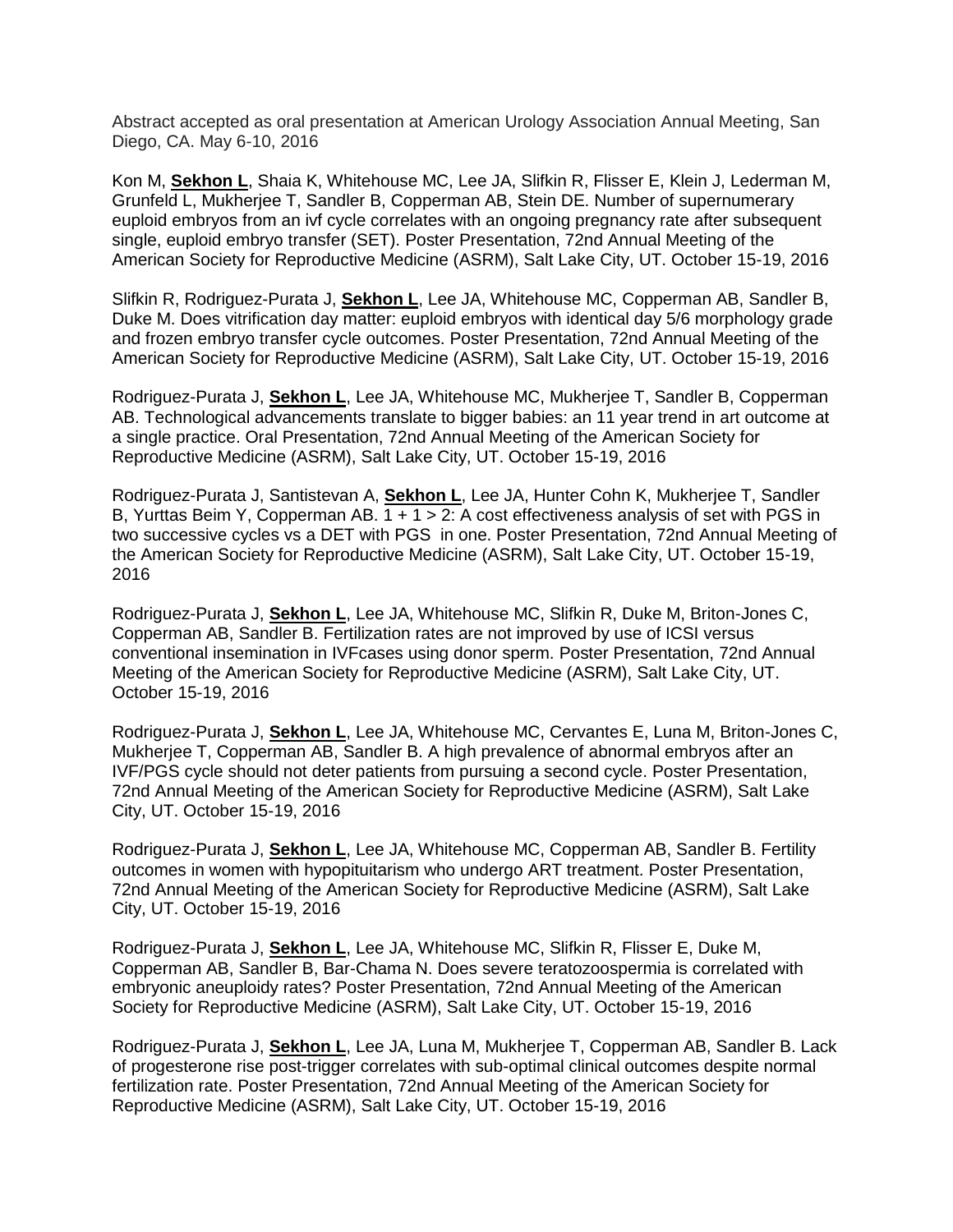**Sekhon L**, Shaia K, Rodriguez-Purata J, Lee JA, Grunfeld L, Copperman AB. The presence of a thin endometrial stripe in extremely low bmi patients is not associated with lower implantation rates. Poster Presentation, 72nd Annual Meeting of the American Society for Reproductive Medicine (ASRM), Salt Lake City, UT. October 15-19, 2016

Sekhon L, Herlihy N, Rodriguez-Purata J, Lee JA, Whitehouse MC, McAvey B, Grunfeld L, Mukherjee T, Sandler B, Copperman AB. The predictive value of the first serum HCG level following transfer of a single, euploid, frozen, embryo transfer (FET). Poster Presentation, 72nd Annual Meeting of the American Society for Reproductive Medicine (ASRM), Salt Lake City, UT. October 15-19, 2016

**Sekhon L**, Rodriguez-Purata J, Aharon D, Lee JA, Whitehouse MC, Klein J, Lederman M, Grunfeld L, Mukherjee T, Copperman AB. Interpreting early HCG dynamics in the era of the thawed euploid single embryo transfer: how important is doubling? Poster Presentation, 72nd Annual Meeting of the American Society for Reproductive Medicine (ASRM), Salt Lake City, UT. October 15-19, 2016

**Sekhon L**, Rodriguez-Purata J, Lee JA, Briton-Jones C, Copperman AB. Are reproductively competent blastocysts with poor morphological grade at an increased risk for adverse perinatal outcome? Poster Presentation, 72nd Annual Meeting of the American Society for Reproductive Medicine (ASRM), Salt Lake City, UT. October 15-19, 2016

**Sekhon L**, Rodriguez-Purata J, Lee JA, Whitehouse MC, Lederman M, Copperman AB. Ovarian reserve and embryonic aneuploidy rates in brca 1 and 2 carriers. Poster Presentation, 72nd Annual Meeting of the American Society for Reproductive Medicine (ASRM), Salt Lake City, UT. October 15-19, 2016

**Sekhon L**, Rodriguez-Purata J, Lee JA, Grunfeld L, Copperman AB. Extending ovarian stimulation in patients who are slow to respond: does peristence pay off? Poster Presentation, 72nd Annual Meeting of the American Society for Reproductive Medicine (ASRM), Salt Lake City, UT. October 15-19, 2016

**Sekhon L**, Shaia K, Rodriguez-Purata J, Lee JA, Copperman AB. Does fresh embryo transfer accentuate the perinatal risks of dichorionic twin gestations? Poster Presentation, 72nd Annual Meeting of the American Society for Reproductive Medicine (ASRM), Salt Lake City, UT. October 15-19, 2016

**Sekhon L**, Rodriguez-Purata J, Lee JA, Briton-Jones C, Copperman AB. Sexual dimophism potenitial: is there a difference? Oral Presentation, 72nd Annual Meeting of the American Society for Reproductive Medicine (ASRM), Salt Lake City, UT. October 15-19, 2016

**Sekhon L**, Kon M, Rodriguez-Purata J, Lee JA, McAvey B, Copperman AB. Are early morphokinectic parameters predictive of monozygotic splitting after single embryo transfer (SET)? Poster Presentation, 72nd Annual Meeting of the American Society for Reproductive Medicine (ASRM), Salt Lake City, UT. October 15-19, 2016

**Sekhon L**, Connolly K, Herlihy N, Rodriguez-Purata J, Lee JA, Copperman AB. Perinatal outcomes in live births from fresh versus frozen single embryo transfers. Poster Presentation, 72nd Annual Meeting of the American Society for Reproductive Medicine (ASRM), Salt Lake City, UT. October 15-19, 2016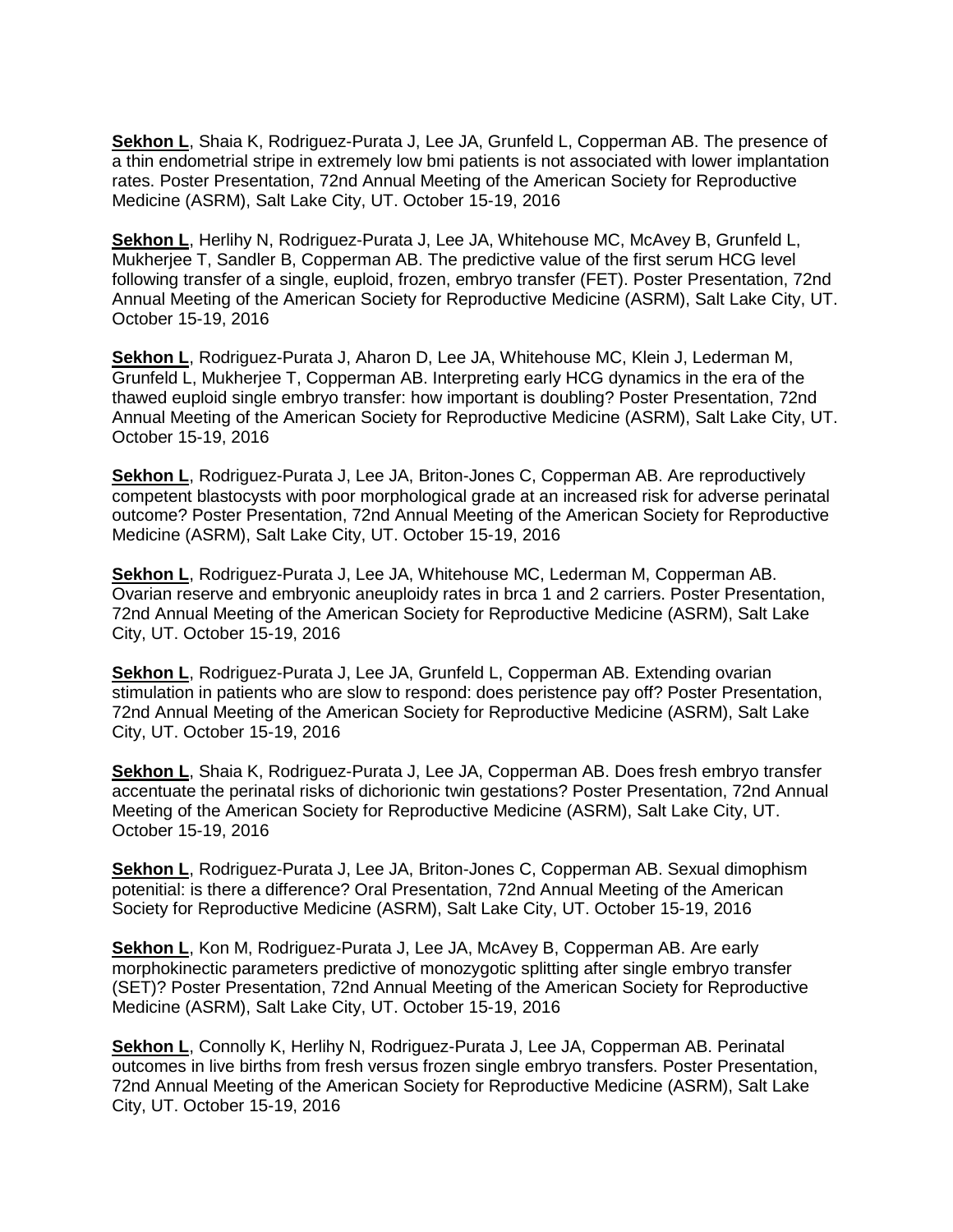**Sekhon L**, Rodriguez-Purata J, Lee JA, Whitehouse MC, Copperman AB. Methotrexate treatment of ectopic pregnancy does not impact ovarian reserve or clinical outcome, regardless of the duration of time since exposure. Oral Presentation, 72nd Annual Meeting of the American Society for Reproductive Medicine (ASRM), Salt Lake City, UT. October 15-19, 2016

**Sekhon L**, Aharon D, Herlihy N, Rodriguez-Purata J, Lee JA, Sandler B, Stein DE, Copperman AB. Fresh versus frozen euploid embryo transfer into a synthetically prepared endometrial cavity: examining the effect of blastocyst vitrification on cycle outcome. Oral Presentation, 72nd Annual Meeting of the American Society for Reproductive Medicine (ASRM), Salt Lake City, UT. October 15-19, 2016

**Sekhon L**, Herlihy N, Rodriguez-Purata J**,** Lee JA, Sandler B, Stein DE, Copperman AB. Vitrification and thawing of preimplantation embryos does not affect perinatal outcome. Oral Presentation, 72nd Annual Meeting of the American Society for Reproductive Medicine (ASRM), Salt Lake City, UT. October 15-19, 2016.

**Sekhon L**, Nazem T, Zgodic A, Hunter Cohn K, Wu H, Grunfeld L, Yurttas Beim P, Copperman AB. The degree to which PGS increases IVF efficiency is correlated with increased maternal age. Poster presentation, 72<sup>nd</sup> Annual Meeting of the American Society for Reproductive Medicine (ASRM), Salt Lake City, UT, 2016.

Rodriguez-Purata J, **Sekhon L**, Lee JA, Whitehouse MC, Copperman AB, Sandler B. FET in the cycle immediately after FET/cryo all with preimplantation genetic screening results in higher implantation rate and decreased early pregnancy loss rate compared to deferred FET. Poster presentation, 32nd Annual Meeting of European Society of Human Reproduction and Embryology, Helsinki, Finland, July 3-6, 2016.

Gingold JA, **Sekhon L**, Whitehouse MC, Lee JA, Rodriguez-Purata J, Copperman AB. What is the ideal interval for re-testing anti-mullerian hormone (amh) levels in an infertility population? ePoster presentation, 2016 Annual American Congress of Obstetricians and Gynecologists.

**Sekhon L**, Feuerstein J, Lee JA, Copperman AB, Grunfeld L. A comparison of preimplantation genetic testing platforms: targeted next generation sequencing (NGS) results in comparable clinical outcomes despite identifying fewer suitable embryos for transfer. Poster presentation, 73<sup>rd</sup> Annual Meeting of the American Society for Reproductive Medicine (ASRM), San Antonio, TX, October 30-November 1, 2017.

Aharon D, **Sekhon L**, Rodriguez-Purata J, Lee JA, Slifkin R, Briton-Jones C, Duke M, Flisser E, Copperman AB. Is reproductive potential compromised when embryos are re-biopsied? Poster Presentation, 2017 Annual Meeting Pacific Coast Reproductive Society, Renaissance Indian Wells, in Indian Wells, California. March 22-26, 2017.

Shaia K, **Sekhon L**, Lee JA, Mukherjee T, Grunfeld L, Sandler B, Copperman MD. Is there more to the story than aneuploidy: uncovering factors associated with early pregnancy loss following euploid embryo transfer. Poster Presentation, 2017 Annual Meeting Pacific Coast Reproductive Society, Renaissance Indian Wells, in Indian Wells, California. March 22-26, 2017.

Nazem TG, Rodriguez-Purata J, **Sekhon L**, Hernandez-Nieto C, Lee JA, Copperman AB, Sandler B. Patients undergoing pre-implantation genetic diagnosis (pgd) for a single gene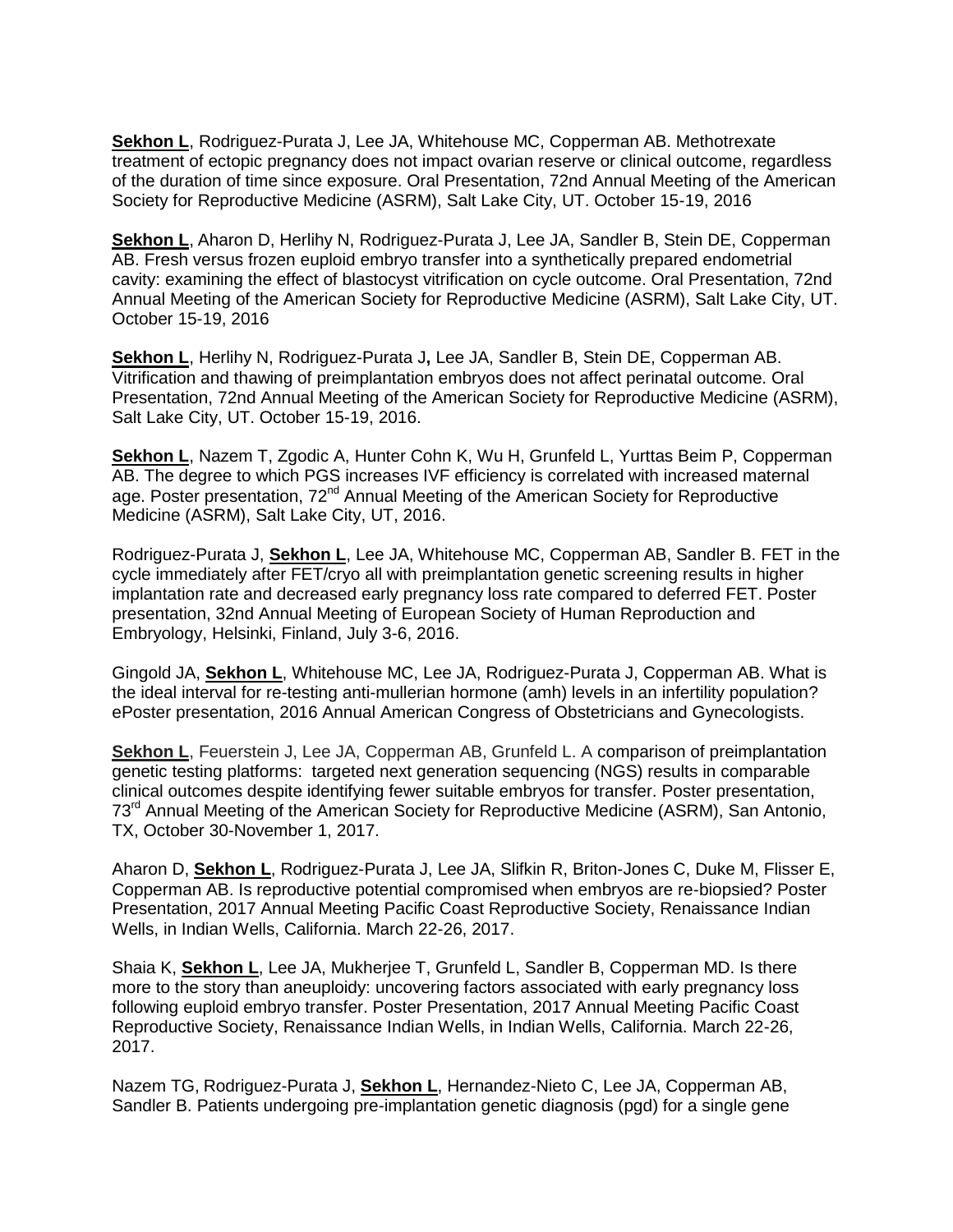disorder (sgd) may benefit from including pre-implantation genetic screening (pgs) for aneuplody. Poster Presentation, 2017 Annual Meeting Pacific Coast Reproductive Society, Renaissance Indian Wells, in Indian Wells, California. March 22-26, 2017.

Nazem TG, Rodriguez-Purata J, **Sekhon L**, Hernandez-Nieto C, Lee JA, Copperman AB, Sandler B. A robust progesterone (p4) rise post-surge is indicative of adequate luteinization and confers improved pregnancy outcomes even in the presence of a post-trigger fall in estradiol (E2). Poster Presentation, 2017 Annual Meeting Pacific Coast Reproductive Society, Renaissance Indian Wells, in Indian Wells, California. March 22-26, 2017.

Herilhy N, Rodriguez-Purata J, **Sekhon L**, Lee JA, Whitehouse MC, Copperman AB, Sandler B. Histopathological evaluation of placentas from pregnancies resulting from fresh versus frozen embryo transfers. Poster Presentation, 2017 Annual Meeting Pacific Coast Reproductive Society, Renaissance Indian Wells, in Indian Wells, California. March 22-26, 2017.

Hernandez-Nieto C, Rodriguez-Purata J, **Sekhon L**, Lee JA, Whitehouse MC, Copperman AB, Sandler B. Mendels's law of segregation validated through preimplantation genetics diagnosis. Poster Presentation, 2017 Annual Meeting Pacific Coast Reproductive Society, Renaissance Indian Wells, in Indian Wells, California. March 22-26, 2017.

Hernandez-Nieto C, Lee JA, **Sekhon L**, Luna M, Stein DE, Mukherjee T, Copperman AB, Sandler B. Selective serotonin reuptake inhibitors exposure prior to ART treatment does not affect blastulation rate. Oral Presentation, 73nd Annual Meeting of the American Society for Reproductive Medicine (ASRM), San Antonio, TX. October 28 to November 1, 2017 (2017 American Society for Reproductive Medicine Corporate Member Council In-training Award).

Briton-Jones C, **Sekhon L**, Lee JA, Feuerstein J, Slifkin R, Duke M, Copperman AB. Targeted next generation sequencing (NGS) identifies higher proportions of monosomies in the larger chromosome groups than qPCR. Poster Presentation, 73nd Annual Meeting of the American Society for Reproductive Medicine (ASRM), San Antonio, TX. October 28 to November 1, 2017.

Briton-Jones C, **Sekhon L**, Lee JA, Feuerstein J, Moschini RA, Duke M, Copperman AB. The mechanics of aneuploidy: chromosome structure and patient age. Poster Presentation, 73nd Annual Meeting of the American Society for Reproductive Medicine (ASRM), San Antonio, TX. October 28 to November 1, 2017.

Aharon D, **Sekhon L**, Lee JA, Mukherjee T, Ascher-Walsh C, Copperman AB. Does the interval of time between hysteroscopy and embryo transfer affect clinical outcome? Poster Presentation, 73nd Annual Meeting of the American Society for Reproductive Medicine (ASRM), San Antonio, TX. October 28 to November 1, 2017.

Levin I, **Sekhon L**, Nazem TG, Lee JA, Copperman N, Bell M, Daneyko M, Copperman AB. How often do patients undergoing IVF with preimplantation genetic screening have an embryo sex preference? Poster Presentation, 73nd Annual Meeting of the American Society for Reproductive Medicine (ASRM), San Antonio, TX. October 28 to November 1, 2017.

**Sekhon L**, Feuerstein J, Nazem TG, Lee JA, Mukherjee T, Sandler B, Grunfeld T, Copperman AB. Endometrial preparation for FET: Does the duration of estradiol supplementation matter? Poster Presentation, 73nd Annual Meeting of the American Society for Reproductive Medicine (ASRM), San Antonio, TX. October 28 to November 1, 2017.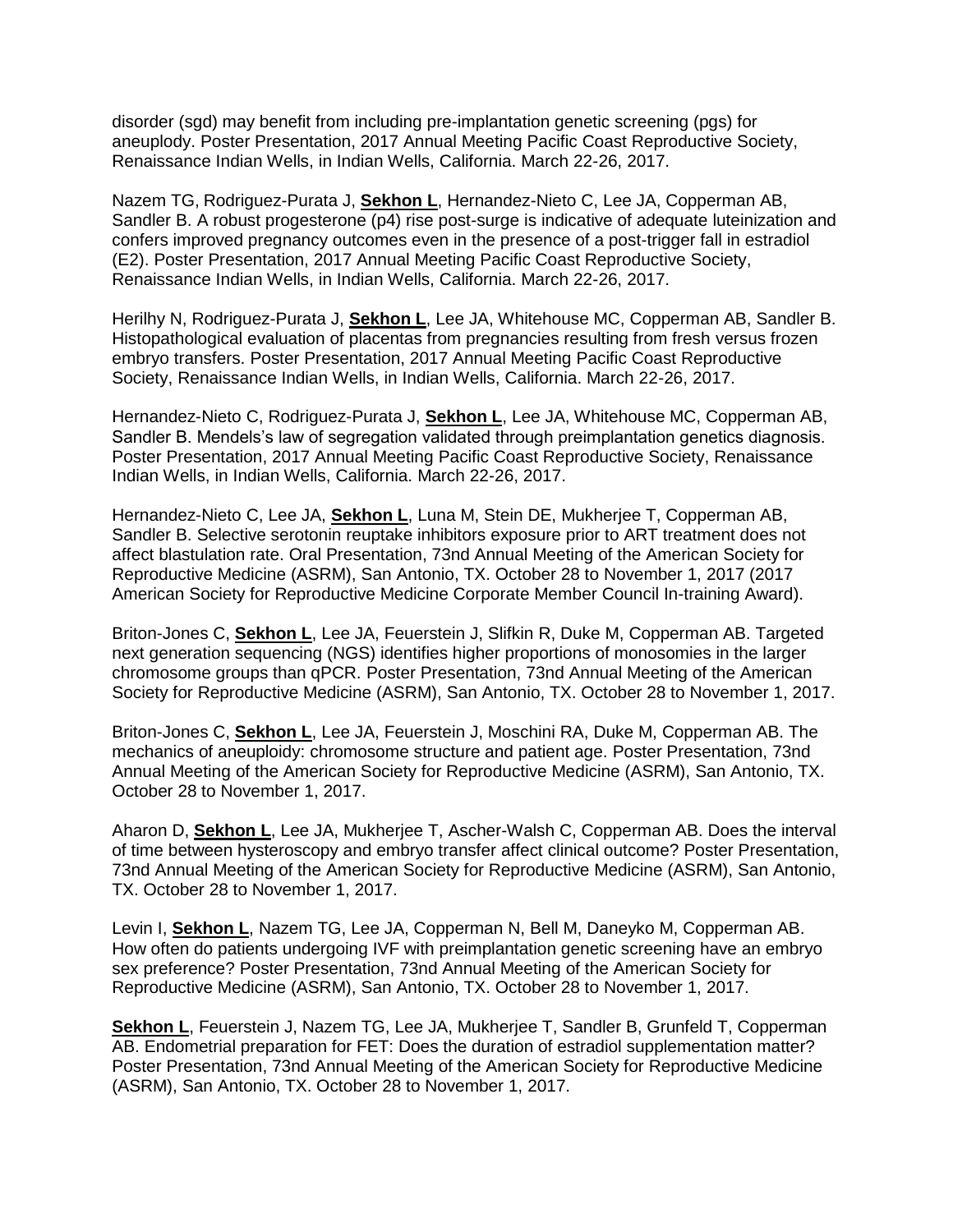**Sekhon L**, Briton-Jones C, Lee JA, Slifkin R, Duke M, Copperman AB, Mukherjee T. Blastocyst collapse and downgrading of inner cell mass morphology score after vitrification-warming is predictive of reduced implantation and increased early pregnancy loss. Poster Presentation, 73nd Annual Meeting of the American Society for Reproductive Medicine (ASRM), San Antonio, TX. October 28 to November 1, 2017.

**Sekhon L**, Nazem TG, Lee JA, Briton-Jones C, McAvey B, Copperman AB. The association between aneuploidy and the rate of blastocyst development is age dependent. Poster Presentation, 73nd Annual Meeting of the American Society for Reproductive Medicine (ASRM), San Antonio, TX. October 28 to November 1, 2017.

**Sekhon L**, Nazem TG, Lee JA, Copperman N, Briton-Jones C, Mukherjee T, Copperman AB. Does the number of trophectoderm cells analyzed by targeted next generation sequencing correlate with the incidence of aneuploidy, mosaic, or indeterminate results. Poster Presentation, 73nd Annual Meeting of the American Society for Reproductive Medicine (ASRM), San Antonio, TX. October 28 to November 1, 2017.

**Sekhon L**, Nazem TG, Gounko D, Lee JA, D. Godfrey D, Kudesia R, Copperman AB. Elevated body mass index does not impact the efficacy of aromatase inhibitors (AI) for ovulation induction. Poster Presentation, 73nd Annual Meeting of the American Society for Reproductive Medicine (ASRM), San Antonio, TX. October 28 to November 1, 2017.

**Sekhon L**, Lee JA, Duke M, Briton-Jones C, Flisser E, Copperman AB. The duration of cryostorage of biopsied embryos neither impacts implantation potential nor surrogate markers of placentation. Poster Presentation, 73nd Annual Meeting of the American Society for Reproductive Medicine (ASRM), San Antonio, TX. October 28 to November 1, 2017.

**Sekhon L**, Nazem TG, Lee JA, Gounko D, Copperman AB, Grunfeld L. Fragile X carriers with CGG repeats in the intermediate and premutation range exhibit diminished ovarian reserve but are not at risk of increased embryonic aneuploidy. Poster Presentation, 73nd Annual Meeting of the American Society for Reproductive Medicine (ASRM), San Antonio, TX. October 28 to November 1, 2017.

**Sekhon L**, Feuerstein J, Nazem TG, Briton-Jones C, Lee JA, Grunfeld L, Copperman AB. The incidence of mosaicism is not associated with advanced maternal age or diminished ovarian reserve. Poster Presentation, 73nd Annual Meeting of the American Society for Reproductive Medicine (ASRM), San Antonio, TX. October 28 to November 1, 2017.

Herlihy N, **Sekhon L**, Oliva M, Nazem TG, Hernandez-Nieto CA, Lee JA, Sandler B, Mukherjee T, Copperman AB. An obstetrical perspective: the benefits of a frozen embryo transfer cycle. Poster Presentation, 73nd Annual Meeting of the American Society for Reproductive Medicine (ASRM), San Antonio, TX. October 28 to November 1, 2017.

Herlihy N, **Sekhon L**, Nazem TG, Hernandez-Nieto CA, Oliva M, Lee JA, Sandler B, Mukherjee T, Copperman AB. Does morphologic grading of embryonic trophectoderm correlate with quality of placentation and perinatal outcome? Poster Presentation, 73nd Annual Meeting of the American Society for Reproductive Medicine (ASRM), San Antonio, TX. October 28 to November 1, 2017.

Yerkes S, **Sekhon L**, Lee JA, Daneyko M, Copperman AB. Ovum donation in an era of preimplantation genetic testing: how should we counsel patients? Oral Presentation, 73nd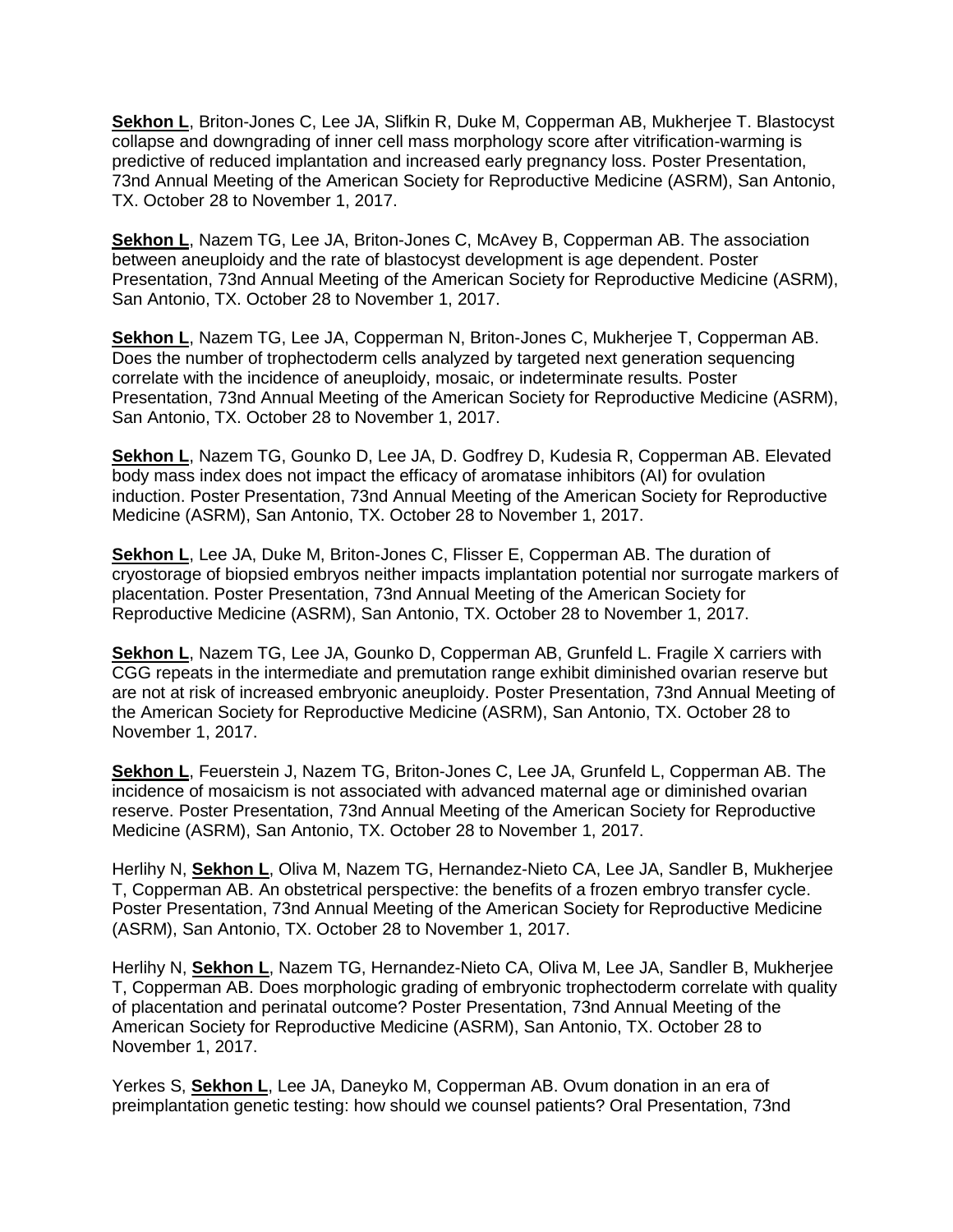Annual Meeting of the American Society for Reproductive Medicine (ASRM), San Antonio, TX. October 28 to November 1, 2017.

Nazem TG, **Sekhon L**, Lee JA, Gounko D, Mukherjee T, Copperman AB. Does a post-surge drop in estradiol ultimately affect embryo implantation in freeze-all cycles? Poster Presentation, 73nd Annual Meeting of the American Society for Reproductive Medicine (ASRM), San Antonio, TX. October 28 to November 1, 2017.

Nazem TG, **Sekhon L**, Hernandez-Nieto CA, Lee JA, Gounko D, Sandler B, Copperman AB. Mode of progesterone administration in euploid, single embryo transfer cycles: is there a heterogeneity of patient response? Poster Presentation, 73nd Annual Meeting of the American Society for Reproductive Medicine (ASRM), San Antonio, TX. October 28 to November 1, 2017.

Nazem TG, **Sekhon L**, Lee JA, Overbey J, Pan S, Duke M, Briton-Jones C, Copperman AB. In an era of euploid single embryo transfers: does oocyte age matter? Oral Presentation, 73nd Annual Meeting of the American Society for Reproductive Medicine (ASRM), San Antonio, TX. October 28 to November 1, 2017.

Nazem TG, **Sekhon L**, Hernandez-Nieto C, Lee JA, Briton-Jones C, Copperman AB, Stein DE. Chronological age is better than physiological age at predicting likelihood of producing euploid embryos. Poster Presentation, 73nd Annual Meeting of the American Society for Reproductive Medicine (ASRM), San Antonio, TX. October 28 to November 1, 2017.

Nazem TG, **Sekhon L**, Lee JA, Overbey J, Pan S, Whitehouse M, Duke M, Briton-Jones C, Copperman AB, Stein DE. How does morphologic assessment correlate with implantation of euploid embryos? Poster Presentation, 73nd Annual Meeting of the American Society for Reproductive Medicine (ASRM), San Antonio, TX. October 28 to November 1, 2017.

Nazem TG, Chang S, **Sekhon L**, Lee JA, Gounko D, Copperman AB, McAvey B. Do same sex couples and single women undergoing ovulation induction with oral agents and intrauterine insemination have outcomes comparable to infertile heterosexual couples? Oral Presentation, 73nd Annual Meeting of the American Society for Reproductive Medicine (ASRM), San Antonio, TX. October 28 to November 1, 2017.

**Sekhon L**, Nazem TG, Chang S, Gounko D, Lee JA, Klein J, Copperman AB. Dual trigger with gnrh agonist and low dose hcg leads to adequate luteinization in patients with isolated low basal lh levels. Poster Presentation at the 66th Annual Meeting - Fertility Innovations: 21st Century Technologies to Build Healthy Families, to be held March 21-25, 2018, at Renaissance Indian Wells, in Indian Wells, California.

**Sekhon L**, Hernandez-Nieto C, Nazem TG, Chang S, Lee JA, Briton-Jones C, Copperman AB. Molecular evidence demonstrates that anti-mullerian hormone predicts quantity, not quality, of oocytes. Oral Presentation at the 66th Annual Meeting - Fertility Innovations: 21st Century Technologies to Build Healthy Families, to be held March 21-25, 2018, at Renaissance Indian Wells, in Indian Wells, California.

White M, **Sekhon L**, Lee JA, Daneyko M, Gounko D, McAvey B, Copperman AB. Does the duration of time between dilatation and curettage and single euploid frozen embryo transfer affect clinical outcome? Poster Presentation at the 66th Annual Meeting - Fertility Innovations: 21st Century Technologies to Build Healthy Families, to be held March 21-25, 2018, at Renaissance Indian Wells, in Indian Wells, California.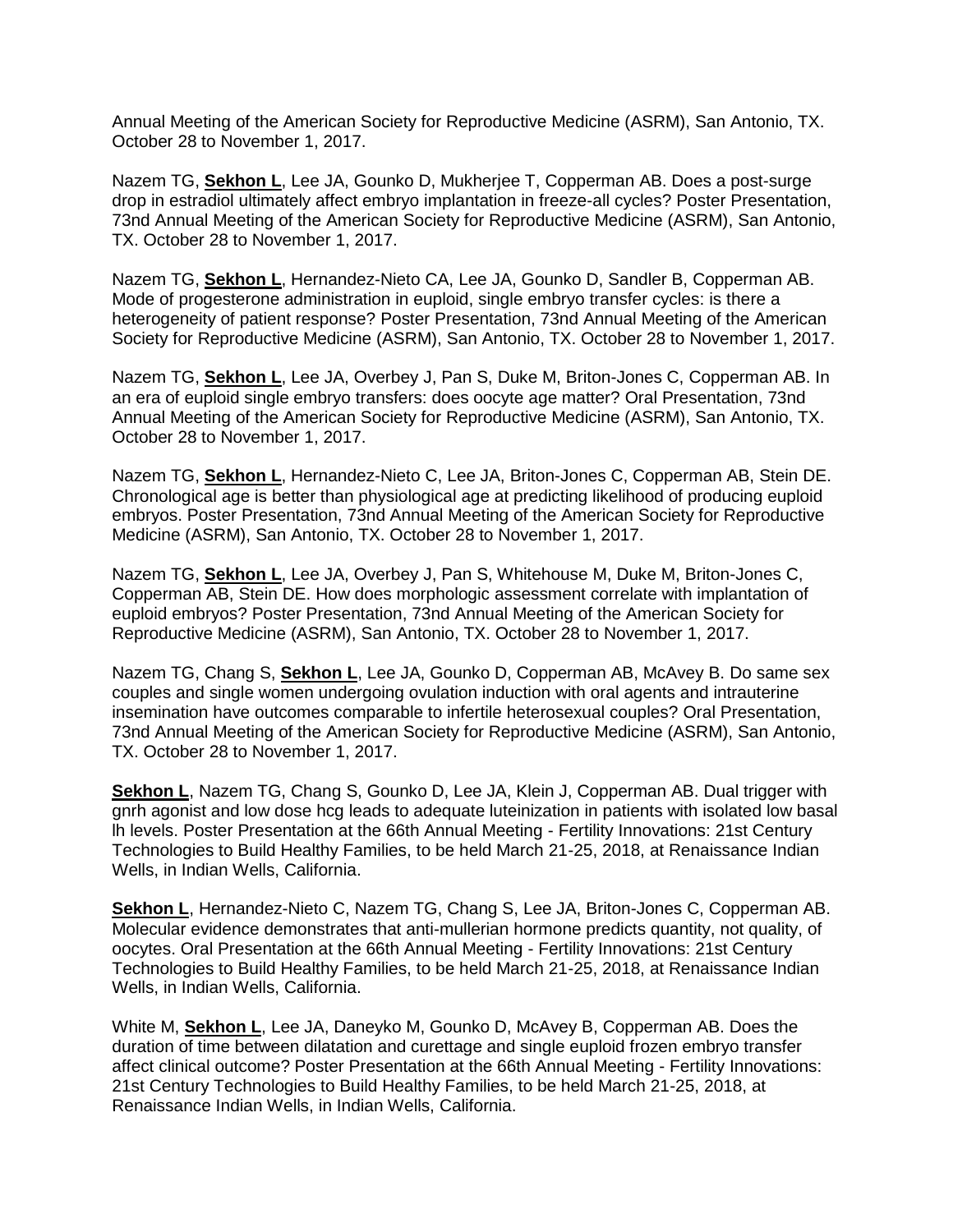Herlihy N, **Sekhon L**, Nazem T, Lee JA, Copperman N, Mukherjee T, Copperman AB. The predictive value of hyperprolactinemia in detecting prolactin-secreting tumors. Poster Presentation at the 66th Annual Meeting - Fertility Innovations: 21st Century Technologies to Build Healthy Families, to be held March 21-25, 2018, at Renaissance Indian Wells, in Indian Wells, California.

Rekawek P, **Sekhon L**, Hernandez-Nieto C, Lee JA, Mella MT, Sandler B, Copperman AB. Ovarian reserve is not compromised in patients with inflammatory bowel disease. Poster Presentation at the 66th Annual Meeting - Fertility Innovations: 21st Century Technologies to Build Healthy Families, to be held March 21-25, 2018, at Renaissance Indian Wells, in Indian Wells, California.

Chang S, **Sekhon L**, Lee JA, Gounko D, Grunfeld L, Copperman AB. Management of fluid accumulation within the endometrial cavity during a frozen embryo transfer cycle. Poster Presentation at the 66th Annual Meeting - Fertility Innovations: 21st Century Technologies to Build Healthy Families, to be held March 21-25, 2018, at Renaissance Indian Wells, in Indian Wells, California.

Chang S, **Sekhon L**, Hernandez-Nieto C, Lee JA, Gounko D, Bar-Chama N, Copperman AB. Is paternal age associated with embryo aneuploidy? Poster Presentation at the 66th Annual Meeting - Fertility Innovations: 21st Century Technologies to Build Healthy Families, to be held March 21-25, 2018, at Renaissance Indian Wells, in Indian Wells, California.

Nazem TG, Hernandez-Nieto C, **Sekhon L**, Lee JA, Gounko D, Sandler B, Copperman AB. Does the number of mature follicles in ovulation induction cycles at the time of trigger correlate with multiple gestation rate? Poster Presentation at the 66th Annual Meeting - Fertility Innovations: 21st Century Technologies to Build Healthy Families, to be held March 21-25, 2018, at Renaissance Indian Wells, in Indian Wells, California.

**Sekhon L**, Nazem TG, Chang S, Gounko D, Lee JA, Klein J, Copperman AB. Dual trigger with gnrh agonist and low dose hcg leads to adequate luteinization in patients with isolated low basal lh levels. Poster Presentation, 66th Annual Meeting - Fertility Innovations: 21st Century Technologies to Build Healthy Families, March 21-25, 2018, at Renaissance Indian Wells, in Indian Wells, California.

**Sekhon L**, Hernandez-Nieto C, Nazem TG, Chang S, Lee JA, Briton-Jones C, Copperman AB. Molecular evidence demonstrates that anti-mullerian hormone predicts quantity, not quality, of oocytes. Oral Presentation Presentation, 66th Annual Meeting - Fertility Innovations: 21st Century Technologies to Build Healthy Families, March 21-25, 2018, at Renaissance Indian Wells, in Indian Wells, California. (**2018 Pacific Coast Reproductive Society - 2nd Place Award Outstanding Paper).**

Hernandez-Nieto C, **Sekhon L**, Gounko D, Lee J, Copperman AB, Sandler B. Patients with inflammatory bowel disease (ibd) have similar reproductive outcome compared to the general infertile population. Poster presentation, 34nd Annual Meeting of European Society of Human Reproduction and Embryology, Barcelona, Spain, July 1-4, 2018.

Sekhon L, Hernandez-Nieto C, Gounko D, Lee J, Sandler B, Briton-Jones C, Duke MJ, Copperman AB. Factors associated with the reproductive potential of vitrified-warmed, autologous oocytes derived from elective oocyte cryopreservation cycles. Poster presentation,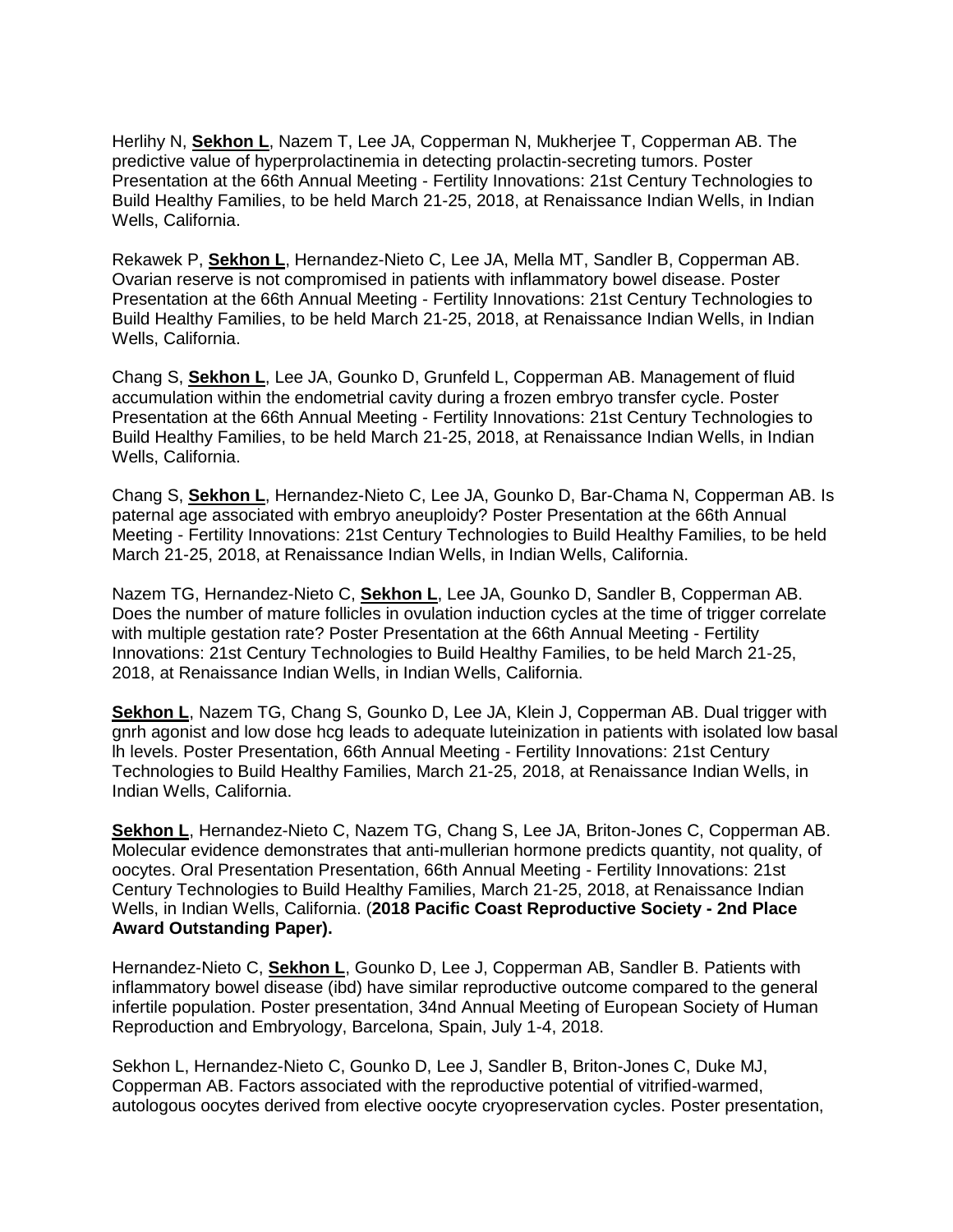34nd Annual Meeting of European Society of Human Reproduction and Embryology, Barcelona, Spain, July 1-4, 2018.

Hernandez-Nieto C, Nazem TG, **Sekhon L**, Genfi A, Lee JA, Bar-Chama N, Copperman AB. Sandler. Increased body mass index is not correlated with seminal oxidative stress: a prospective analysis. Poster Presentation, 74 th Annual Scientific Congress & Expo of the American Society for Reproductive Medicine (ASRM), Denver, CO. October 6 to 10, 2018.

Aharon D, **Sekhon L**, Luscher Z, Cacchione TA, Lee JA, Grunfeld L, Mukherjee T, Copperman AB. SMN1 HETEROZYGOSITY IS ASSOCIATED WITH DECREASED ANEUPLOIDY RATES. Poster Presentation, 74th Annual Scientific Congress Expo of the American Society for Reproductive Medicine (ASRM), Denver, CO. October 6 to 10, 2018.

**Sekhon L**, McAvey,B, Lee JA, Briton-Jones C, Duke M, Flisser E, Copperman AB. Evaluating ivf and perinatal outcomes following repeat trophectoderm biopsy. Oral Presentation, 74th Annual Scientific Congress & Expo of the American Society for Reproductive Medicine (ASRM), Denver, CO. October 6 to 10, 2018.

**Sekhon L**, Herlihy N, Lee JA, Friedman S, Stein DE, Copperman AB, Lederman M. Knowledge, attitudes, and concerns of individuals with cancer-predisposing mutations regarding fertility preservation and preimplantation genetic testing. Poster Presentation, 74 th Annual Scientific Congress & Expo of the American Society for Reproductive Medicine (ASRM), Denver, CO. October 6 to 10, 2018.

**Sekhon L**, Luscher Z, Nazem TG, Lee JA, Grunfeld L, Copperman AB. Gaucher's disease Carriers demonstrate improved art outcome. Poster Presentation, 74th Annual Scientific Congress & Expo of the American Society for Reproductive Medicine (ASRM), Denver, CO. October 6 to 10, 2018.

**Sekhon L**, Aharon D, Cacchione TA, Lee JA, Mukherjee T, Copperman AB. Heterozygous Biotinidase deficiency does not impact ovarian reserve, response, or reproductive potential. Poster Presentation, 74th Annual Scientific Congress & Expo of the American Society for Reproductive Medicine (ASRM), Denver, CO. October 6 to 10, 2018.

**Sekhon L**, Luscher Z, Aharon D, Lee JA, Mukherjee T, Copperman AB. Smith-lemli-opitz disease carriers have normal ovarian reserve and response to stimulation despite reduced cholesterol biosynthesizing ability. Oral Presentation, 74th Annual Scientific Congress & Expo of the American Society for Reproductive Medicine (ASRM), Denver, CO. October 6 to 10, 2018.

**Sekhon L**, Luscher Z, Cacchione TA, Lee JA, Grunfeld L, Copperman AB. Female reproductive function in wilson's disease carriers: ovarian reserve and art outcome are not affected by a single-allele atp7b mutation. Poster Presentation, 74th Annual Scientific Congress & Expo of the American Society for Reproductive Medicine (ASRM), Denver, CO. October 6 to 10, 2018.

**Sekhon L**, Luscher Z, Chang S, Lee JA, Grunfeld L, Copperman AB. The impact of gap junction protein beta-2 (gjb2) heterozygosity on endometrial thickness, embryo transfer outcome and placentation. Poster Presentation, 74th Annual Scientific Congress & Expo of the American Society for Reproductive Medicine (ASRM), Denver, CO. October 6 to 10, 2018.

**Sekhon L**, Ellis E, Nazem TG, Wang Y, Lee JA, Briton-Jones C, Schadt E, Sebra RP,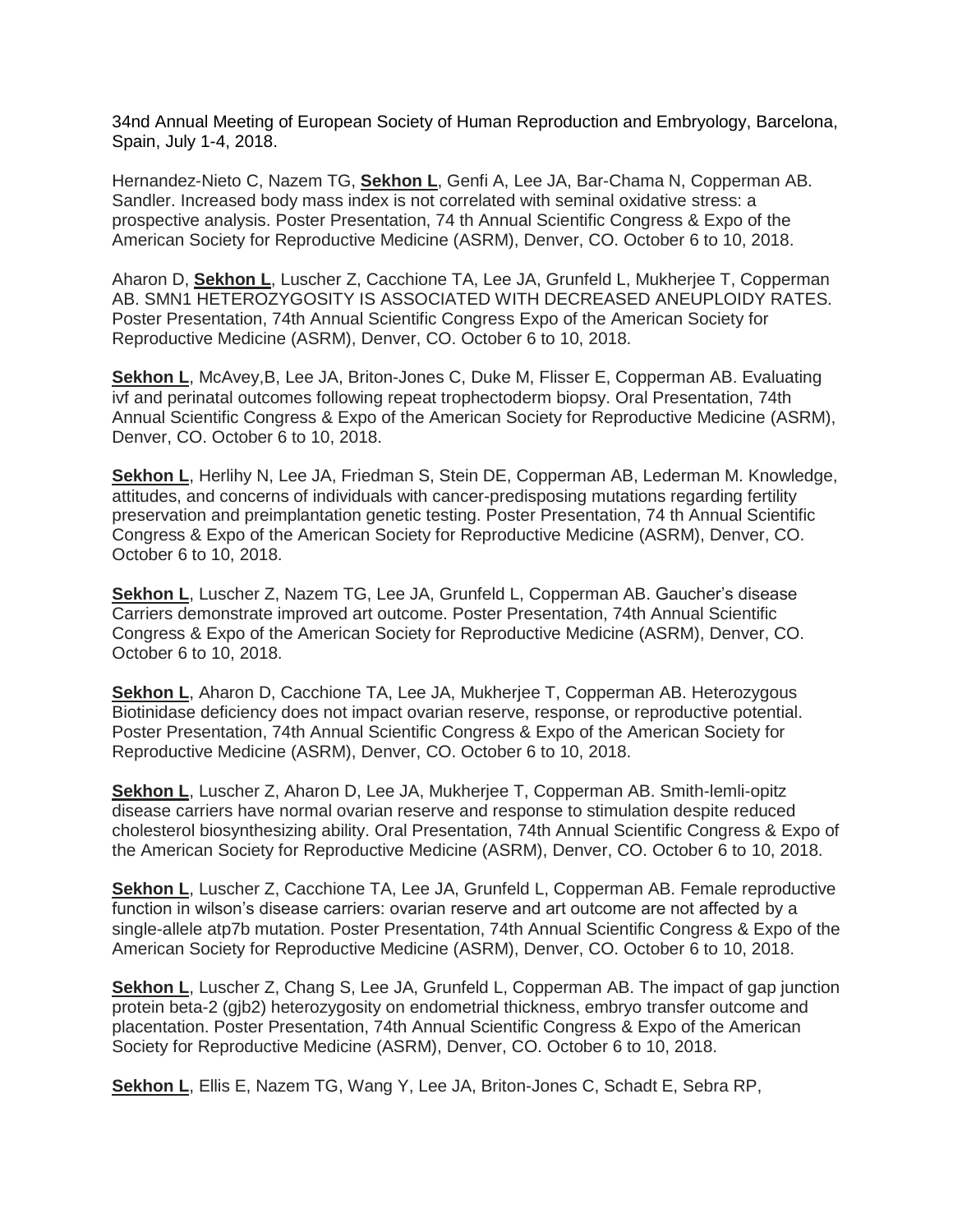Copperman AB. Understanding the scope and significance of mosaicism in human preimplantation embryos. Poster Presentation, 74th Annual Scientific Congress & Expo of the American Society for Reproductive Medicine (ASRM), Denver, CO. October 6 to 10, 2018.

**Sekhon L**, Lee JA, Wang Y, Briton-Jones C, Schadt E, Sebra RP, Copperman AB. Normal Growth versus early developmental arrest of the human embryo: Understanding molecular network perturbations. Poster Presentation, 74th Annual Scientific Congress & Expo of the American Society for Reproductive Medicine (ASRM), Denver, CO. October 6 to 10, 2018.

**Sekhon L**, Allette K, Ellis E, Wang Y, Lee JA, Briton-Jones C, Schadt E, Sebra RP, Copperman AB. The morula stage transcriptome is characterized by marked upregulation of genes that mediate key mitochondrial functions. Oral Presentation, 74th Annual Scientific Congress & Expo of the American Society for Reproductive Medicine (ASRM), Denver, CO. October 6 to 10, 2018.

Herlihy N, **Sekhon L**, Oliva M, Gounko D, Lee JA, Lekovich J, Lederman M, Copperman AB. How do ovarian reserve and aneuploidy in BRCA carriers compare to that of the general population undergoing art? Poster Presentation, 74th Annual Scientific Congress & Expo of the American Society for Reproductive Medicine (ASRM), Denver, CO. October 6 to 10, 2018.

Chang S, **Sekhon L**, Nazem TG, Friedenthal J, Lee JA, Copperman AB. Physician knowledge, attitudes, and practice regarding expanded carrier screening. Poster Presentation, 74th Annual Scientific Congress & Expo of the American Society for Reproductive Medicine (ASRM), Denver, CO. October 6 to 10, 2018.

Cacchione T, **Sekhon L**, Nazem TG, Gounko D, Lee JA, Grunfeld, Copperman AB. Positive classic galactosemia carrier status does not impact ovarian reserve. Poster Presentation, 74th Annual Scientific Congress & Expo of the American Society for Reproductive Medicine (ASRM), Denver, CO. October 6 to 10, 2018.

Nazem TG, Chang S, **Sekhon L**, Lee JA, Copperman AB, Mukherjee T. In a cohort of euthyroid infertile women, subtle variations in TSH are not correlated with impaired reproductive outcome. Poster Presentation, 74<sup>th</sup> Annual Scientific Congress & Expo of the American Society for Reproductive Medicine (ASRM), Denver, CO. October 6 to 10, 2018.

Nazem TG, **Sekhon L**, Lee JA, Briton-Jones C, Bar-Chama N, Copperman AB. Seasonal variation of semen quality from over 100,000 analyzed samples. Poster Presentation, 74<sup>th</sup> Annual Scientific Congress & Expo of the American Society for Reproductive Medicine (ASRM), Denver, CO. October 6 to 10, 2018.

Nazem TG, **Sekhon L**, Chang S, Oliva M, Lee JA, Copperman AB. SUPRAPHYSIOLOGIC LEVELS OF STEROID HORMONES DURING FROZEN EMBRYO TRANSFER CYCLES ARE NOT ASSOCIATED WITH ECTOPIC PREGNANCY RISK. Oral Presentation, 74<sup>th</sup> Annual Scientific Congress & Expo of the American Society for Reproductive Medicine (ASRM), Denver, CO. October 6 to 10, 2018.

Nazem TG, **Sekhon L**, Lee JA, Gounko D, Copperman AB, Stein DE. The likelihood of implantation following transfer of a euploid embryo is not correlated with self-reported race. Poster Presentation, 74<sup>th</sup> Annual Scientific Congress & Expo of the American Society for Reproductive Medicine (ASRM), Denver, CO. October 6 to 10, 2018.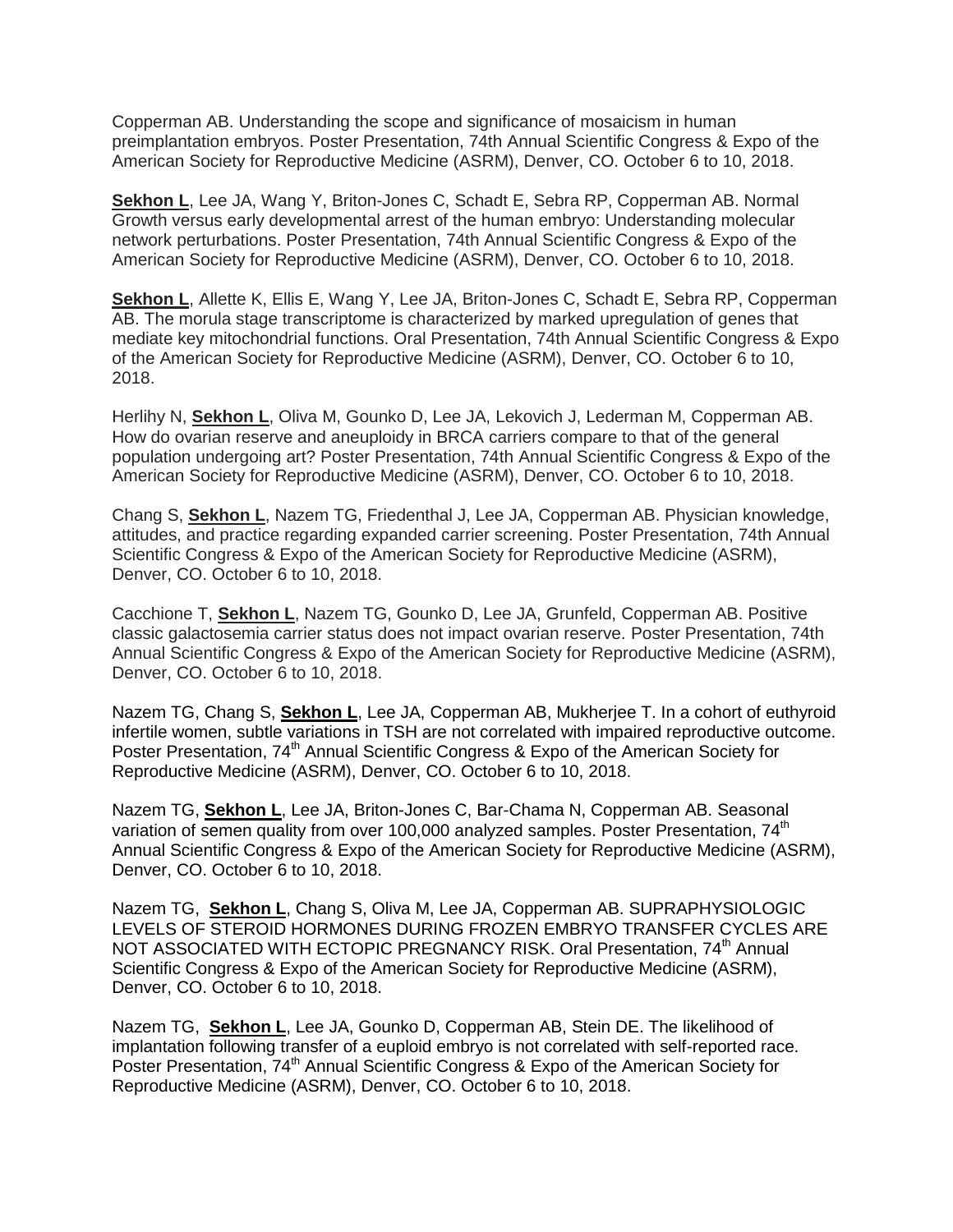## **Book Chapters**

Gupta S, **Sekhon L**, Aziz N, Agarwal A (2008). The Impact of Oxidative Stress on Female Reproduction and ART: Evidence-based Review. [Book Chapter]. In: Infertility and Assisted Reproduction (pp. 178-186). Editors: Makrigiannakis B, Rizk B, Velasco JG, Sallam H, Cambridge UP, New York, NY.

Gupta S, **Sekhon L**, Agarwal A (2010). Sperm banking: When, how and why? [Book Chapter]. In: Male Infertility: Problems and Solutions, Editor: Edmund Sabanegh, Springer Science Business Media, NY.

**Sekhon L**, Agarwal A (2012). Endometriosis and Oxidative Stress. [Book Chapter]. In: Studies on Women's Health and Fertility. Editors: Agarwal A, Gupta S, Aziz N. Springer Science Business Media, NY.

Sekhon L, Agarwal A (2012). Menopause and Oxidative Stress. [Book Chapter]. In: Studies on Women's Health and Fertility. Editors: Agarwal A, Gupta S, Aziz N. Springer Science Business Media, NY.

Agarwal, A., Kashou A.H., **Sekhon L** (2012). Oxidative stress and the use of antioxidants for idiopathic OATs. [Book Chapter]. In: Studies on Men's Health and Fertility (pp.485-516). Editors: Agarwal A, Aitken RJ, Alvarez JG, Humana Press, New York, NY.

**Sekhon L**, Rekawek P, Grunfeld L (2013). Aromatase inhibitors in the treatment of unexplained female infertility. [Book Chapter]. In: Unexplained Infertility: Pathophysiology, Evaluation, & Treatment. Editors: Esteves S, Schattman G, Agarwal A. Springer Science Business Media, NY.

## **INVITED LECTURES/PRESENTATIONS**

| 2011 | Resident Lecture Series for the Department of OB/GYN at Mount Sinai Hospital,<br>New York, NY. Lecture: "The use of antibiotics intrapartum and postpartum:                                       |
|------|---------------------------------------------------------------------------------------------------------------------------------------------------------------------------------------------------|
|      | guidelines and clinical considerations".                                                                                                                                                          |
| 2012 | Division of MFM Lecture Series for the Department of OB/GYN at Mount Sinai<br>Hospital, New York, NY. Lecture: "Contraception: An Update".                                                        |
| 2012 | Misses, Morbidity, and Mortalities Conference for the Department of OB/GYN at                                                                                                                     |
|      | Mount Sinai Hospital, New York, NY. Lecture: "To IUD or to not IUD – that is the<br>question?"                                                                                                    |
| 2013 | Interdisciplinary meeting of OB/GYN and Pediatric Departments lecture series.<br>"IUGR: A Case Presentation".                                                                                     |
| 2013 | Misses, Morbidity, and Mortalities Conference for the Department of OB/GYN at<br>Mount Sinai Hospital, New York, NY. Lecture: "Vesicovaginal Fistulas- A Bridge<br>Over Troubled Waters".         |
| 2013 | Resident Lecture Series for the Department of OB/GYN at Mount Sinai Hospital,<br>New York, NY. Lecture: "Ectopic Pregnancy".                                                                      |
| 2014 | Resident Lecture Series for the Department of OB/GYN at Mount Sinai Hospital,<br>New York, NY. Lecture: "Amenorrhea"                                                                              |
| 2015 | Misses, Morbidity, and Mortalities Conference for the Department of OB/GYN at<br>Mount Sinai Hospital, New York, NY. Lecture: 'Sickle cell anemia: Obstetric and<br>reproductive considerations'. |